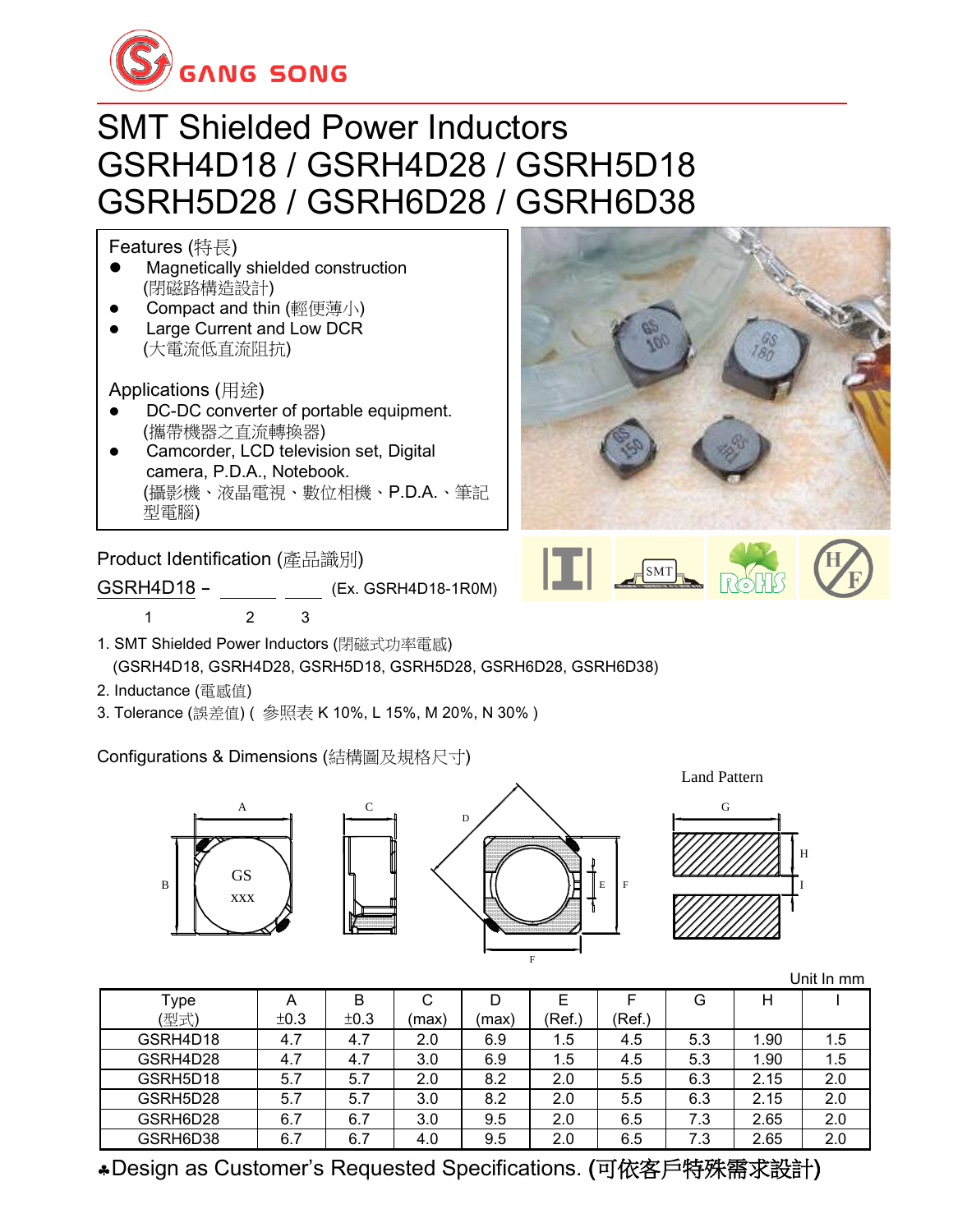

# SMT Shielded Power Inductors GSRH4D18

Electrical Characteristics for GSRH4D18 Series [GSRH4D18 系列電子特性規格]

| <b>Part Number</b>     | Inductance | Test Freq. | $DCR(\Omega)$ | IDC(A) |
|------------------------|------------|------------|---------------|--------|
|                        | $(\mu H)$  | (KHz)      | (max)         | (max)  |
| 產品料號                   | 電 感 值 (L)  | 測試頻率       | 直流阻抗          | 定格電流   |
| GSRH4D18 - 1R0N        | 1.00       | 100        | 0.045         | 1.72   |
| GSRH4D18 - 2R2N        | 2.20       | 100        | 0.075         | 1.32   |
| GSRH4D18 - 2R7N        | 2.70       | 100        | 0.105         | 1.28   |
| GSRH4D18 - 3R3N        | 3.30       | 100        | 0.110         | 1.04   |
| $GSRH4D18 - SR9N$      | 3.90       | 100        | 0.155         | 0.88   |
| <b>GSRH4D18 - 4R7N</b> | 4.70       | 100        | 0.162         | 0.84   |
| GSRH4D18 - 5R6N        | 5.60       | 100        | 0.170         | 0.80   |
| GSRH4D18 - 6R8N        | 6.80       | 100        | 0.200         | 0.76   |
| GSRH4D18 - 8R2N        | 8.20       | 100        | 0.245         | 0.68   |
| GSRH4D18 - 100M        | 10.00      | 100        | 0.200         | 0.61   |
| GSRH4D18 - 120M        | 12.00      | 100        | 0.210         | 0.56   |
| GSRH4D18 - 150M        | 15.00      | 100        | 0.240         | 0.50   |
| GSRH4D18 - 180M        | 18.00      | 100        | 0.338         | 0.48   |
| GSRH4D18 - 220M        | 22.00      | 100        | 0.397         | 0.41   |
| GSRH4D18 - 270M        | 27.00      | 100        | 0.441         | 0.35   |
| GSRH4D18 - 330M        | 33.00      | 100        | 0.694         | 0.32   |
| GSRH4D18 - 390M        | 39.00      | 100        | 0.709         | 0.30   |
| GSRH4D18 - 470M        | 47.00      | 100        | 0.922         | 0.28   |
| GSRH4D18 - 560M        | 56.00      | 100        | 1.080         | 0.26   |
| GSRH4D18 - 680M        | 68.00      | 100        | 1.300         | 0.24   |
| GSRH4D18 - 820M        | 82.00      | 100        | 1.550         | 0.22   |
| GSRH4D18 - 101M        | 100.00     | 100        | 1.730         | 0.20   |
| GSRH4D18 - 121M        | 120.00     | 100        | 2.390         | 0.18   |
| GSRH4D18 - 151M        | 150.00     | 100        | 2.670         | 0.15   |
| GSRH4D18 - 181M        | 180.00     | 100        | 4.000         | 0.14   |

※Test Freq. : 100KHz / 0.1V.

※Operating Temp.:  $-40^{\circ}$ C ~  $+125^{\circ}$ C

※Inductance drop = 35% typ. at IDC.

※Storage Temperature&Humidity : ≦ 40℃ & 70% RH maximum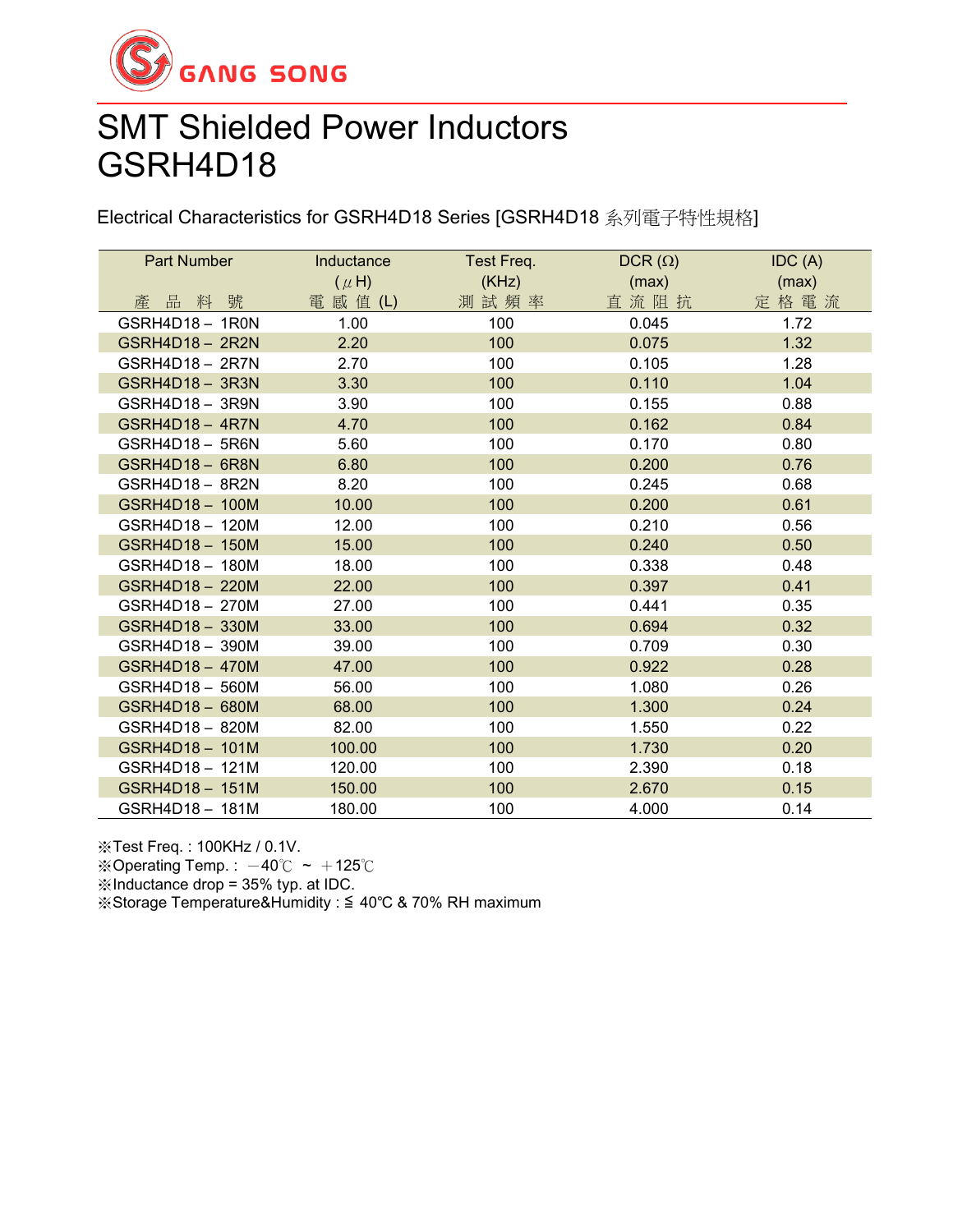

## SMT Shielded Power Inductors GSRH4D28

Electrical Characteristics for GSRH4D28 Series [GSRH4D28 系列電子特性規格]

| <b>Part Number</b>     | Inductance | Test Freq. | $DCR(\Omega)$ | IDC(A) |
|------------------------|------------|------------|---------------|--------|
|                        | $(\mu H)$  | (KHz)      | (max)         | (max)  |
| 產品料號                   | 電 感 值 (L)  | 測試頻率       | 直流阻抗          | 定格電流   |
| GSRH4D28 - 1R2N        | 1.20       | 100        | 0.0236        | 2.56   |
| <b>GSRH4D28 - 1R8N</b> | 1.80       | 100        | 0.0275        | 2.20   |
| GSRH4D28 - 2R2N        | 2.20       | 100        | 0.0313        | 2.04   |
| <b>GSRH4D28 - 2R7N</b> | 2.70       | 100        | 0.0433        | 1.60   |
| GSRH4D28 - 3R3N        | 3.30       | 100        | 0.0492        | 1.57   |
| <b>GSRH4D28 - 3R9N</b> | 3.90       | 100        | 0.0648        | 1.44   |
| GSRH4D28 - 4R7N        | 4.70       | 100        | 0.0720        | 1.32   |
| <b>GSRH4D28 - 5R6N</b> | 5.60       | 100        | 0.1009        | 1.17   |
| GSRH4D28 - 6R8N        | 6.80       | 100        | 0.1089        | 1.12   |
| <b>GSRH4D28 - 8R2N</b> | 8.20       | 100        | 0.1175        | 1.04   |
| GSRH4D28 - 100M        | 10.00      | 100        | 0.1283        | 1.00   |
| GSRH4D28 - 120M        | 12.00      | 100        | 0.1316        | 0.84   |
| GSRH4D28 - 150M        | 15.00      | 100        | 0.1490        | 0.76   |
| GSRH4D28 - 180M        | 18.00      | 100        | 0.1660        | 0.72   |
| GSRH4D28 - 220M        | 22.00      | 100        | 0.2350        | 0.70   |
| GSRH4D28-270M          | 27.00      | 100        | 0.2610        | 0.58   |
| GSRH4D28 - 330M        | 33.00      | 100        | 0.3780        | 0.56   |
| GSRH4D28 - 390M        | 39.00      | 100        | 0.3837        | 0.50   |
| GSRH4D28 - 470M        | 47.00      | 100        | 0.5870        | 0.48   |
| GSRH4D28 - 560M        | 56.00      | 100        | 0.6245        | 0.41   |
| GSRH4D28 - 680M        | 68.00      | 100        | 0.6990        | 0.35   |
| GSRH4D28 - 820M        | 82.00      | 100        | 0.9148        | 0.32   |
| GSRH4D28 - 101M        | 100.00     | 100        | 1.020         | 0.29   |
| GSRH4D28-121M          | 120.00     | 100        | 1.270         | 0.27   |
| GSRH4D28 - 151M        | 150.00     | 100        | 1.350         | 0.24   |
| GSRH4D28 - 181M        | 180.00     | 100        | 1.540         | 0.22   |
| GSRH4D28 - 221M        | 220.00     | 100        | 1.720         | 0.20   |
| GSRH4D28 - 271M        | 270.00     | 100        | 1.950         | 0.16   |
| GSRH4D28 - 331M        | 330.00     | 100        | 2.660         | 0.14   |
| GSRH4D28 - 391M        | 390.00     | 100        | 2.830         | 0.13   |

※Test Freq. : 100KHz / 0.1V. ※Operating Temp. :  $-40^{\circ}$ C ~  $+125^{\circ}$ C ※Inductance drop = 35% typ. at IDC. ※Storage Temperature&Humidity : ≦ 40℃ & 70% RH maximum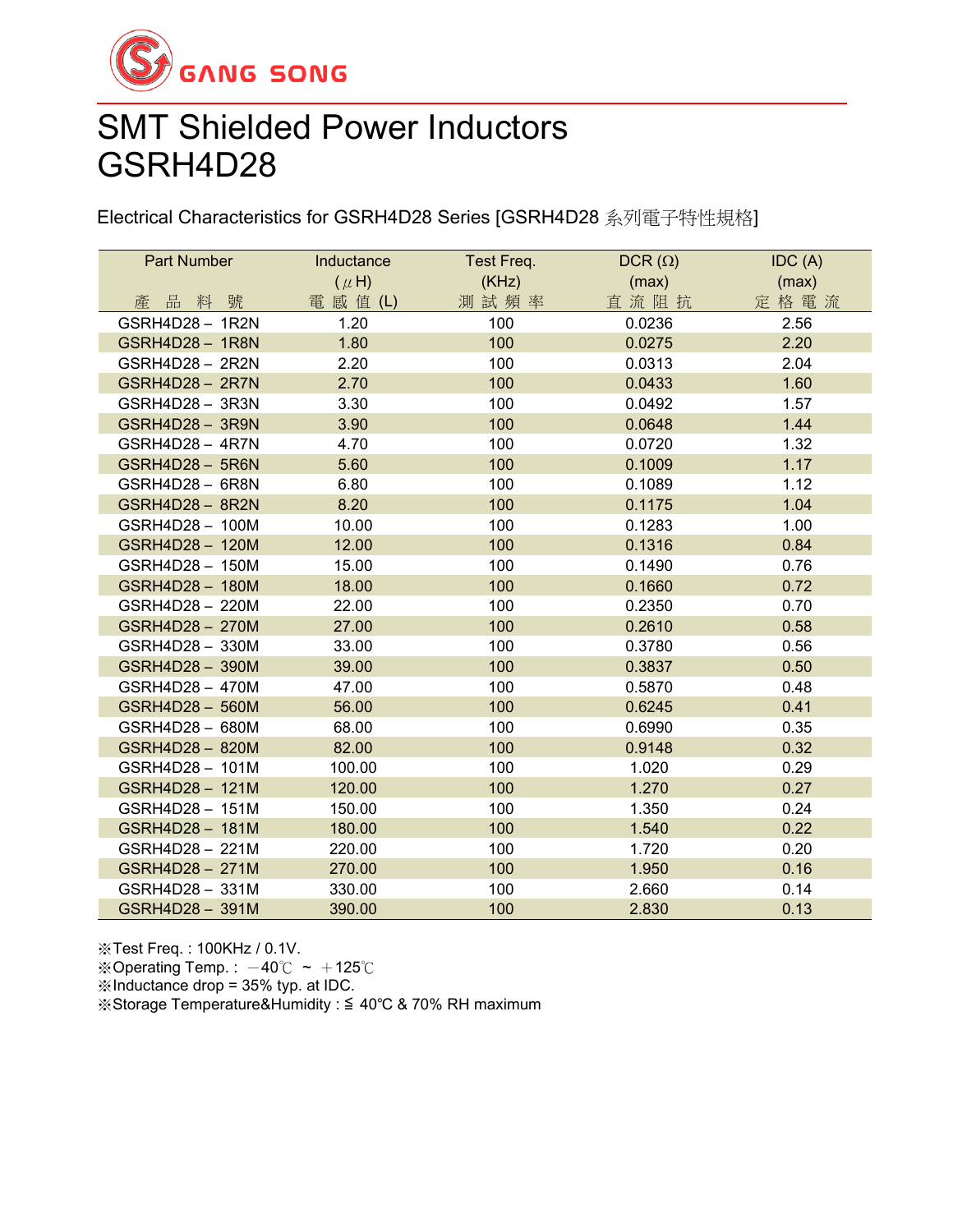

# SMT Shielded Power Inductors GSRH5D18

Electrical Characteristics for GSRH5D18 Series [GSRH5D18 系列電子特性規格]

| Part Number     | Inductance | Test Freq.      | $DCR(\Omega)$ | IDC(A) |
|-----------------|------------|-----------------|---------------|--------|
|                 | $(\mu H)$  | (KHz)           | (max)         | (max)  |
| 產品料號            | 電 感 值 (L)  | 測試頻率            | 直流阻抗          | 定格電流   |
| GSRH5D18 - 4R1N | 4.10       | 10              | 0.057         | 1.95   |
| GSRH5D18 - 5R4N | 5.40       | 10              | 0.076         | 1.60   |
| GSRH5D18 - 6R2N | 6.20       | 10              | 0.096         | 1.40   |
| GSRH5D18 - 8R9N | 8.90       | 10              | 0.116         | 1.25   |
| GSRH5D18 - 100M | 10.00      | 10              | 0.124         | 1.20   |
| GSRH5D18 - 120M | 12.00      | 10              | 0.153         | 1.10   |
| GSRH5D18 - 150M | 15.00      | 10              | 0.196         | 0.97   |
| GSRH5D18 - 180M | 18.00      | 10              | 0.210         | 0.85   |
| GSRH5D18 - 220M | 22.00      | 10              | 0.290         | 0.80   |
| GSRH5D18 - 270M | 27.00      | 10              | 0.330         | 0.75   |
| GSRH5D18 - 330M | 33.00      | 10              | 0.386         | 0.65   |
| GSRH5D18 - 390M | 39.00      | 10              | 0.520         | 0.57   |
| GSRH5D18 - 470M | 47.00      | 10              | 0.595         | 0.54   |
| GSRH5D18 - 560M | 56.00      | 10              | 0.665         | 0.50   |
| GSRH5D18 - 680M | 68.00      | 10              | 0.840         | 0.43   |
| GSRH5D18 - 820M | 82.00      | 10              | 0.978         | 0.41   |
| GSRH5D18 - 101M | 100.00     | 10              | 1.200         | 0.36   |
| GSRH5D18 - 121M | 120.00     | 10              | 1.500         | 0.33   |
| GSRH5D18 - 151M | 150.00     | 10              | 1.710         | 0.31   |
| GSRH5D18 - 181M | 180.00     | 10              | 2.240         | 0.28   |
| GSRH5D18 - 221M | 220.00     | 10              | 2.440         | 0.23   |
| GSRH5D18 - 271M | 270.00     | 10 <sup>°</sup> | 3.380         | 0.21   |
| GSRH5D18 - 331M | 330.00     | 10              | 4.340         | 0.18   |

※Test Freq. : 10KHz / 0.1V.

※Operating Temp.:  $-40^{\circ}$ C ~  $+125^{\circ}$ C

※Inductance drop = 35% typ. at IDC.

※Storage Temperature&Humidity : ≦ 40℃ & 70% RH maximum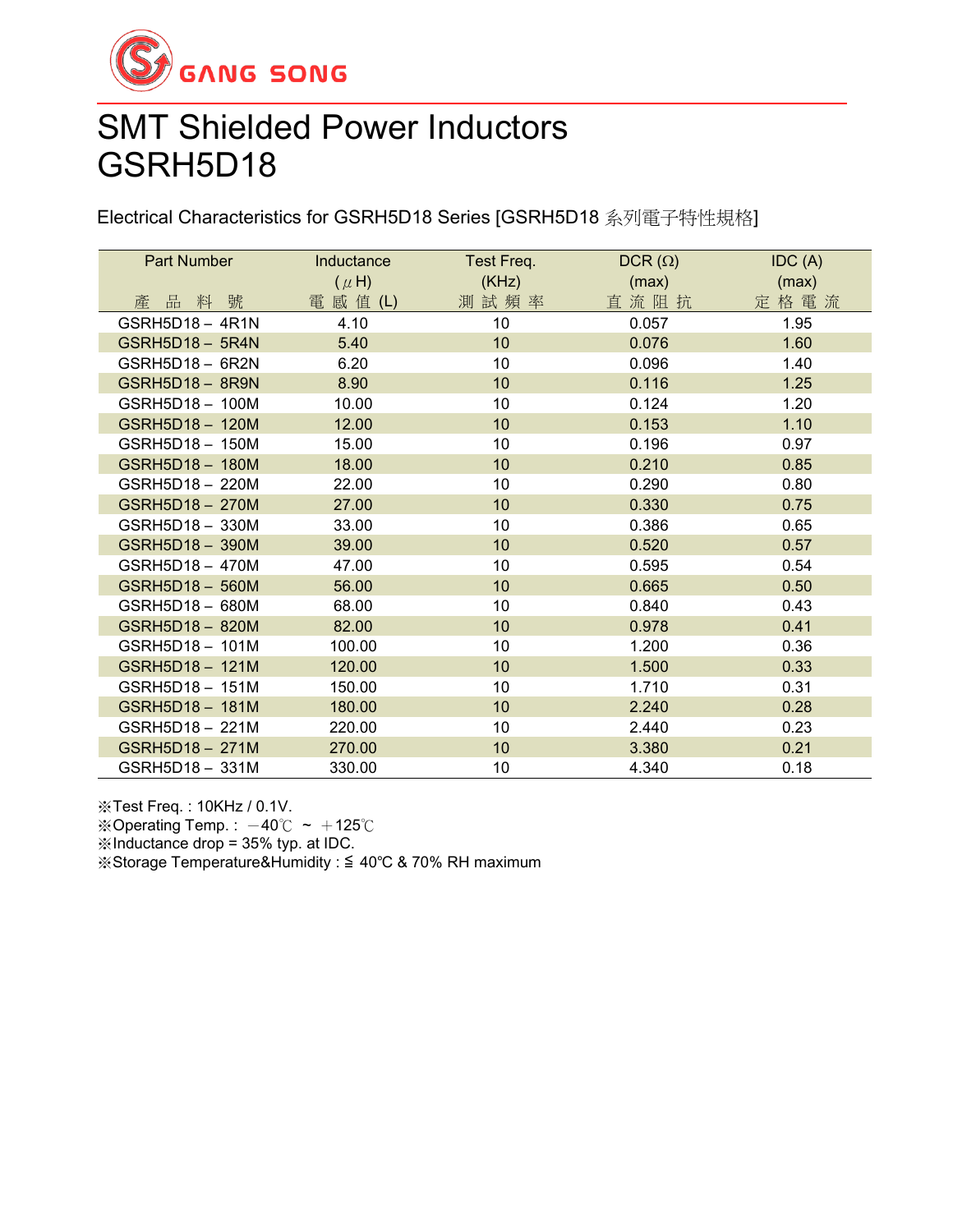

## SMT Shielded Power Inductors GSRH5D28

Electrical Characteristics for GSRH5D28 Series [GSRH5D28 系列電子特性規格]

| <b>Part Number</b>     | Inductance | Test Freq. | DCR $(\Omega)$ | IDC(A) |
|------------------------|------------|------------|----------------|--------|
|                        | $(\mu H)$  | (KHz)      | (max)          | (max)  |
| 產品料號                   | 電 感 值 (L)  | 測試頻率       | 直流阻抗           | 定格電流   |
| GSRH5D28 - 2R6N        | 2.60       | 10         | 0.018          | 2.60   |
| <b>GSRH5D28 - 3R0N</b> | 3.00       | 10         | 0.024          | 2.40   |
| GSRH5D28 - 4R2N        | 4.20       | 10         | 0.031          | 2.20   |
| GSRH5D28 - 5R3N        | 5.30       | 10         | 0.038          | 1.90   |
| GSRH5D28 - 6R2N        | 6.20       | 10         | 0.045          | 1.80   |
| <b>GSRH5D28 - 8R2N</b> | 8.20       | 10         | 0.053          | 1.60   |
| GSRH5D28 - 100M        | 10.00      | 10         | 0.065          | 1.30   |
| GSRH5D28 - 120M        | 12.00      | 10         | 0.076          | 1.20   |
| GSRH5D28 - 150M        | 15.00      | 10         | 0.103          | 1.10   |
| GSRH5D28 - 180M        | 18.00      | 10         | 0.110          | 1.00   |
| GSRH5D28 - 220M        | 22.00      | 10         | 0.122          | 0.90   |
| GSRH5D28 - 270M        | 27.00      | 10         | 0.175          | 0.85   |
| GSRH5D28 - 330M        | 33.00      | 10         | 0.189          | 0.75   |
| GSRH5D28 - 390M        | 39.00      | 10         | 0.212          | 0.70   |
| GSRH5D28 - 470M        | 47.00      | 10         | 0.260          | 0.62   |
| GSRH5D28 - 560M        | 56.00      | 10         | 0.305          | 0.58   |
| GSRH5D28 - 680M        | 68.00      | 10         | 0.355          | 0.52   |
| GSRH5D28 - 820M        | 82.00      | 10         | 0.463          | 0.46   |
| GSRH5D28 - 101M        | 100.00     | 10         | 0.520          | 0.42   |
| GSRH5D28 - 121M        | 120.00     | 10         | 0.560          | 0.40   |
| GSRH5D28 - 151M        | 150.00     | 10         | 0.680          | 0.35   |
| GSRH5D28-181M          | 180.00     | 10         | 0.930          | 0.32   |
| GSRH5D28 - 221M        | 220.00     | 10         | 1.150          | 0.30   |
| GSRH5D28 - 271M        | 270.00     | 10         | 1.560          | 0.27   |
| GSRH5D28 - 331M        | 330.00     | 10         | 1.980          | 0.25   |
| GSRH5D28 - 391M        | 390.00     | 10         | 2.500          | 0.22   |
| GSRH5D28 - 471M        | 470.00     | 10         | 2.700          | 0.20   |
| GSRH5D28 - 561M        | 560.00     | 10         | 3.120          | 0.18   |
| GSRH5D28 - 681M        | 680.00     | 10         | 4.150          | 0.16   |

※Test Freq. : 10KHz / 0.1V. ※Operating Temp.:  $-40^{\circ}$ C ~  $+125^{\circ}$ C ※Inductance drop = 35% typ. at IDC. ※Storage Temperature&Humidity : ≦ 40℃ & 70% RH maximum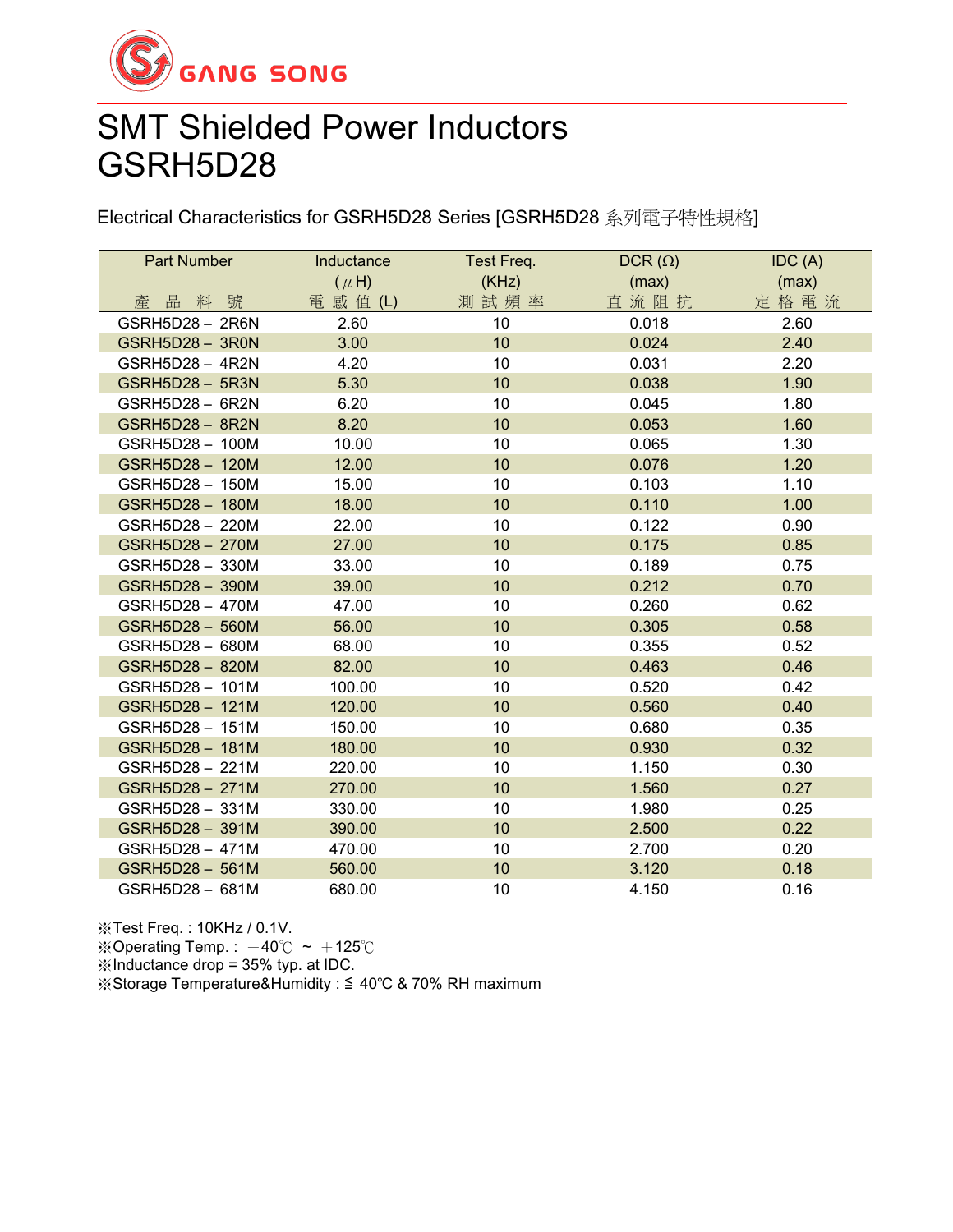

## SMT Shielded Power Inductors GSRH6D28

Electrical Characteristics for GSRH6D28 Series [GSRH6D28 系列電子特性規格]

| <b>Part Number</b> | Inductance | <b>Test Freq.</b> | DCR $(\Omega)$ | IDC(A) |
|--------------------|------------|-------------------|----------------|--------|
|                    | $(\mu H)$  | (KHz)             | (max)          | (max)  |
| 產品料號               | 電 感 值 (L)  | 測試頻率              | 直流阻抗           | 定格電流   |
| GSRH6D28 - 3R0N    | 3.00       | 10 <sup>°</sup>   | 0.024          | 3.00   |
| GSRH6D28-3R9N      | 3.90       | 10                | 0.027          | 2.60   |
| GSRH6D28 - 5R0N    | 5.00       | 10                | 0.031          | 2.40   |
| GSRH6D28 - 6R0N    | 6.00       | 10                | 0.035          | 2.25   |
| GSRH6D28 - 7R3N    | 7.30       | 10                | 0.054          | 2.10   |
| GSRH6D28 - 8R6N    | 8.60       | 10                | 0.058          | 1.85   |
| GSRH6D28 - 100M    | 10.00      | 10                | 0.065          | 1.70   |
| GSRH6D28 - 120M    | 12.00      | 10                | 0.070          | 1.55   |
| GSRH6D28 - 150M    | 15.00      | 10                | 0.084          | 1.40   |
| GSRH6D28 - 180M    | 18.00      | 10                | 0.095          | 1.32   |
| GSRH6D28 - 220M    | 22.00      | 10                | 0.128          | 1.20   |
| GSRH6D28 - 270M    | 27.00      | 10                | 0.142          | 1.05   |
| GSRH6D28 - 330M    | 33.00      | 10                | 0.165          | 0.97   |
| GSRH6D28 - 390M    | 39.00      | 10                | 0.210          | 0.86   |
| GSRH6D28 - 470M    | 47.00      | 10                | 0.238          | 0.80   |
| GSRH6D28 - 560M    | 56.00      | 10                | 0.277          | 0.73   |
| GSRH6D28 - 680M    | 68.00      | 10                | 0.304          | 0.65   |
| GSRH6D28 - 820M    | 82.00      | 10                | 0.390          | 0.60   |
| GSRH6D28 - 101M    | 100.00     | 10                | 0.535          | 0.54   |
| GSRH6D28 - 121M    | 120.00     | 10                | 0.750          | 0.51   |
| GSRH6D28 - 151M    | 150.00     | 10                | 0.950          | 0.47   |
| GSRH6D28-181M      | 180.00     | 10                | 1.200          | 0.41   |
| GSRH6D28 - 221M    | 220.00     | 10                | 1.500          | 0.37   |
| GSRH6D28 - 271M    | 270.00     | 10                | 1.700          | 0.33   |
| GSRH6D28 - 331M    | 330.00     | 10                | 2.150          | 0.28   |
| GSRH6D28 - 391M    | 390.00     | 10                | 2.250          | 0.27   |
| GSRH6D28 - 471M    | 470.00     | 10                | 3.150          | 0.21   |
| GSRH6D28 - 561M    | 560.00     | 10                | 3.750          | 0.20   |
| GSRH6D28 - 681M    | 680.00     | 10                | 5.150          | 0.20   |

※Test Freq. : 10KHz / 0.1V. ※Operating Temp.:  $-40^{\circ}$ C ~  $+125^{\circ}$ C ※Inductance drop = 35% typ. at IDC. ※Storage Temperature&Humidity : ≦ 40℃ & 70% RH maximum